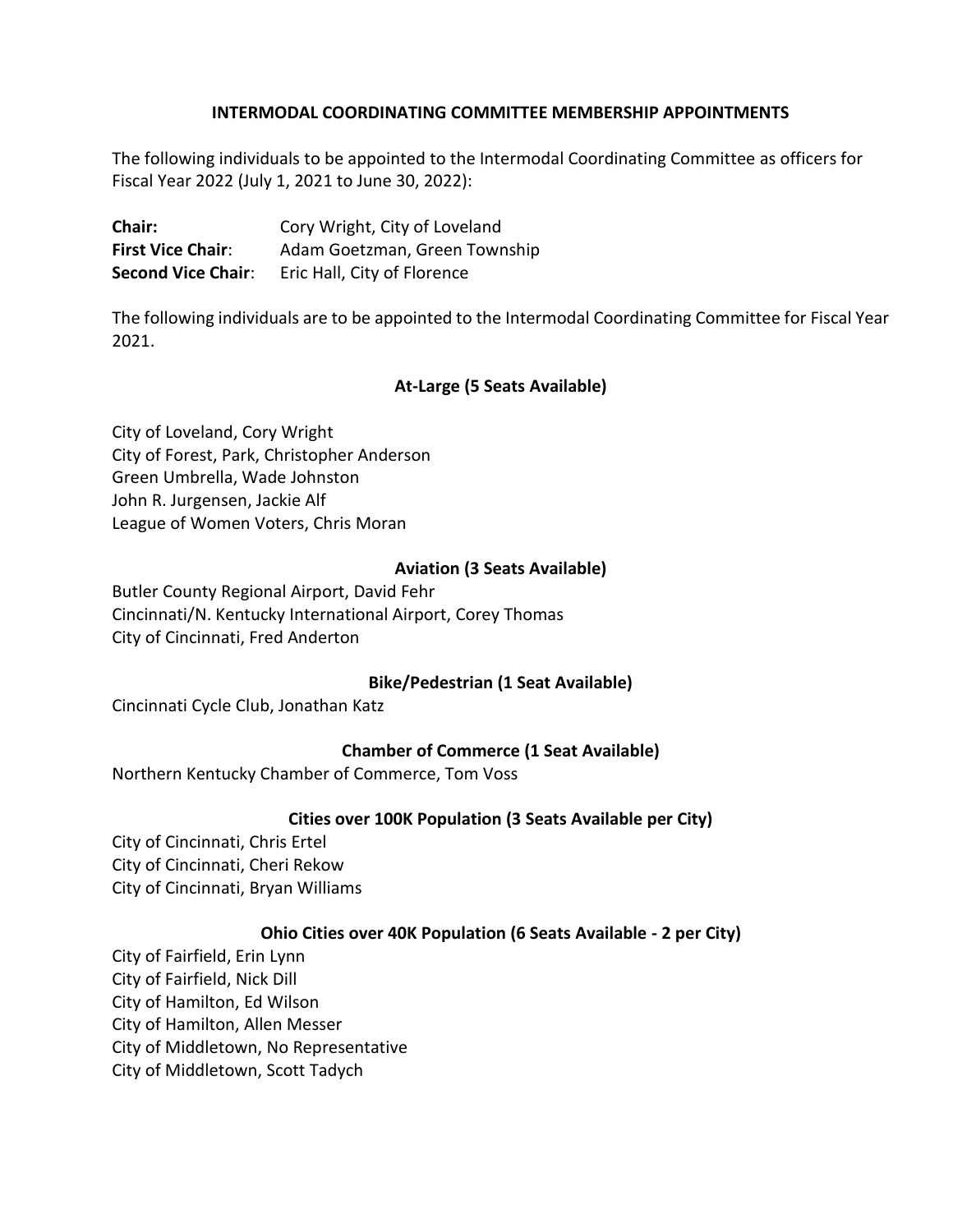# **Kentucky Cities over 40K Population (2 Seats Available – 2 per City)**

City of Covington, No Representative City of Covington, Oliver Anthony

## **County Engineer/Road Manager (8 Seats Available – 1 per County)**

Boone County Fiscal Court, Robert Franxman Butler County Engineer's Office, Gregory Wilkens Campbell County Fiscal Court, Luke Mantle Clermont County Engineer's Office, Jeremy Evans Dearborn County Dept. of Transportation & Engineering, J. Todd Listerman Hamilton County Engineer's Office, Todd Long Kenton County Engineer's Office, Nick Hendrix Warren County Engineer's Office, No Representative

## **County Planning (9 Seats Available - 1 per County plus NKADD)**

Boone County Planning Commission, Kevin Costello Butler County Regional Planning Commission, David Fehr Campbell County Fiscal Court, Cindy Minter Clermont County Planning and Development, Taylor Corbett Dearborn County Planning Commission, No Representative Hamilton County Regional Planning Commission, Brian Wamsley Northern Kentucky Area Development District, Jeff Thelen PDS of Kenton County, Laura Tenfelde Warren County Regional Planning Commission, Hadil Lababidi

# **Department of Transportation (5 Seats Available – 2 ODOT, 2 KYTC, 1 INDOT)**

Indiana Department of Transportation, Emmanuel Nsonwu Kentucky Transportation Cabinet, District 6, Dane Blackburn Kentucky Transportation Cabinet, Thomas Witt Ohio Department of Transportation, District 8, Scott Brown Ohio Department of Transportation, District 8, Keith Smith

# **EJ Representative (1 Seat Available)**

Environmental Justice Advisory Committee, No Representative

# **Environmental (3 Seats Available)**

Hamilton County Department of Environmental Services, Brad Johnson Northern Kentucky Health Department, Kelly Schwegman

## **Federal Highway Administration (3 Seats Available – 1 each Federal Region)**

Federal Highway Administration/Indiana, Steven Minor Federal Highway Administration/Kentucky, Bernadette Dupont Federal Highway Administration/Ohio, No Representative

**Freight (1 Seat Available)**